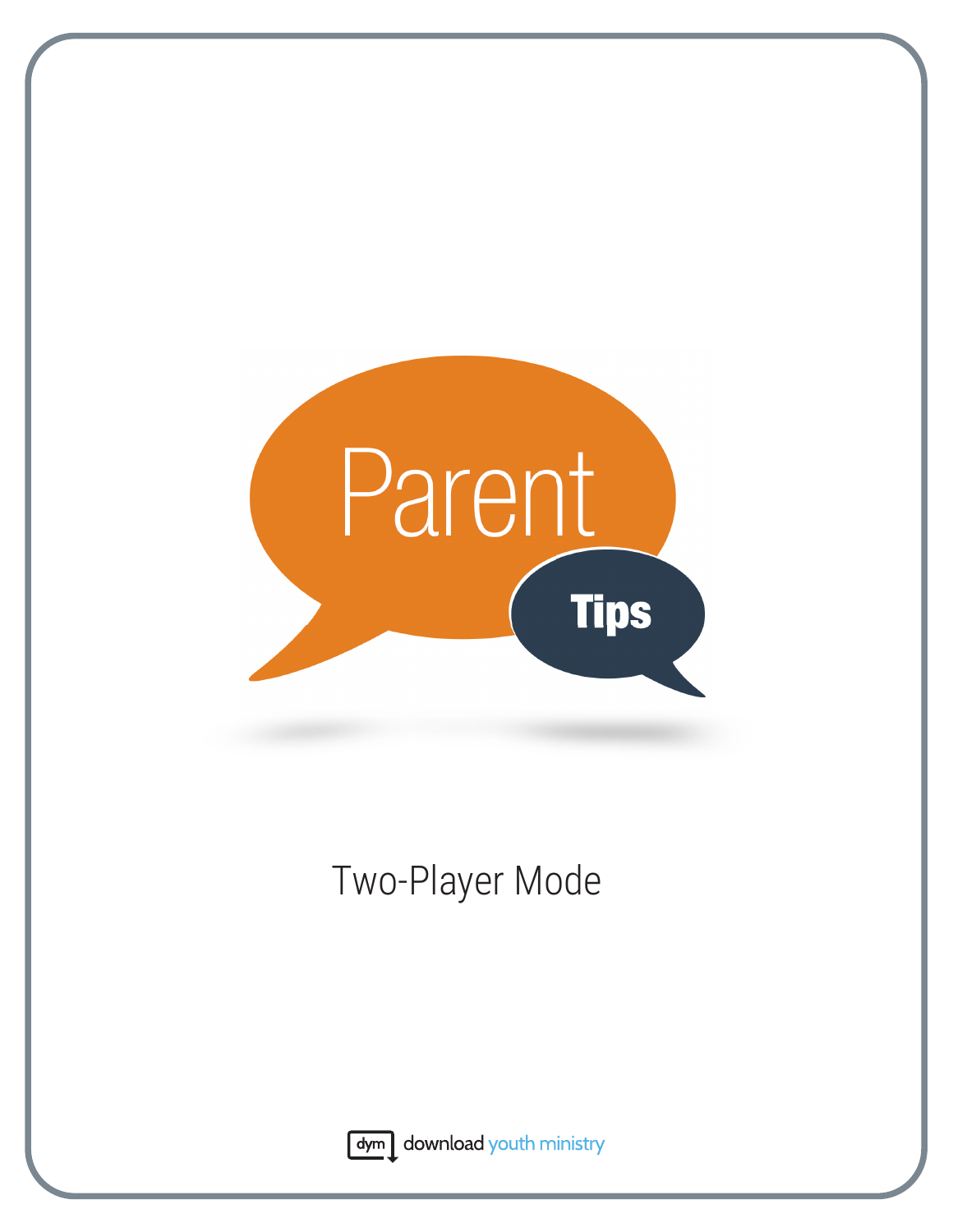## Two-Player Mode

**The simple act of "showing up" to watch them play can go miles towards bonding with today's young people.**



Dad, wanna play X-box?

If you hear these words, your answer should be, "Yes" every time.

Think about it. As our kids get older, our bonding time with them shrinks precipitously. They get busier with sports, jobs… staring at their phone… and typically have less time for Mom and Dad. In a world where it's already difficult to pry their eyes from screens, why not join them staring at said screen?

Two-player mode is one of the easiest ways to bond with today's techobsessed teenagers—you and your kid, side-by-side, game controllers in hand, laughing and talking as you venture through a digital world together.

Young people love video games, especially boys. In a recent Common Sense Media study\*, they found "teen boys average 56 minutes a day playing video games, compared with only seven minutes a day for girls." Have you tried to connect with your kids during this time?

It's like this:

Your son is sitting in front of the TV playing a game. Walk in, sit down, and say something positive. Anything!

## "Cool sword!"

"Wow! These are great graphics!" "Are those his intestines?" (Okay… hopefully you don't say that.)

The key is to try to connect and encourage your son, not distance yourself as a mere disciplinarian. Don't get me wrong. I'm not saying let your kid do whatever he wants, play violent video games all day, and ignore his homework. I'm just reminding you that effective parenting involves both bonding and boundaries. Some parents weigh so much focus on boundaries that they never bond with their kid. This hurts the relationship and eventually stifles the opportunity to mentor their kids.